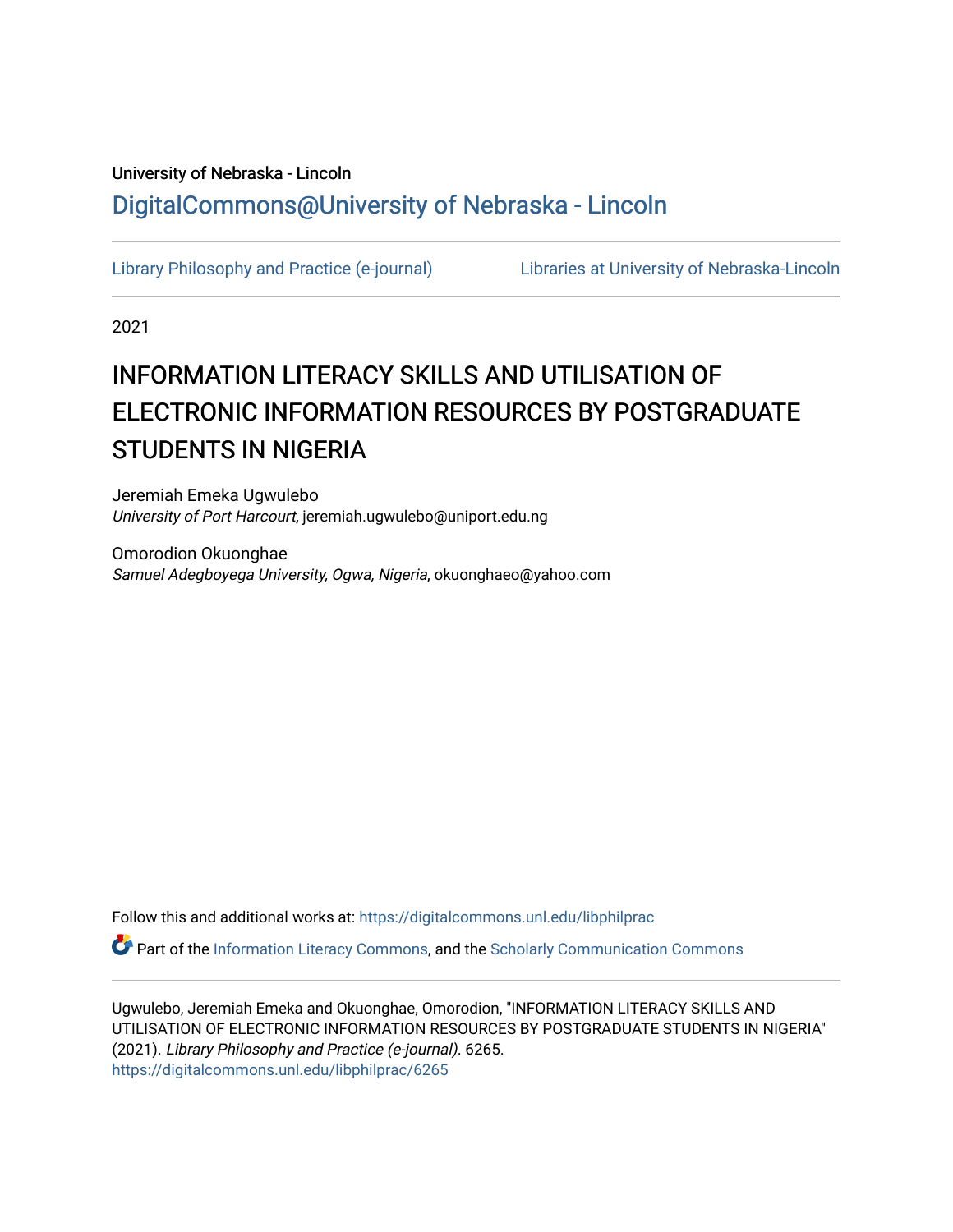# **INFORMATION LITERACY SKILLS AND UTILISATION OF ELECTRONIC INFORMATION RESOURCES BY POSTGRADUATE STUDENTS IN NIGERIA**

Jeremiah Emeka Ugwulebo<sup>1</sup> Donald E.U. Ekong Library, University of Port Harcourt, Nigeria E-mail: jeremiah.ugwulebo@uniport.edu.ng

Omorodion Okuonghae<sup>2</sup> Head, E-library Services, Samuel Adegboyega University, Ogwa, Nigeria E-mail: okuonghaeo@yahoo.com

### **Abstract**

The study investigated information literacy skills and utilization of electronic information resources by postgraduate students in Nigeria. The study adopted the ex post facto research design to investigate the relationship that exists between information literacy skill variables and the utilization of electronic information resources by postgraduate students in Nigeria. The population of the study comprised 3,744 postgraduate students from three federal universities in Nigeria, namely; University of Uyo, Uyo; University of Calabar, Calabar and University of Port Harcourt, Choba, Port Harcourt. The sample size for the study is 374 respondents which was determined using the Taro Yamane's (1969) method for sampling. Data was collected though the instrument of questionnaire and the data collected were analysed using descriptive statistics of mean and standard deviation. The findings from the study revealed that a significant relationship exist among postgraduate students' knowledge of electronic resources, search skills, access to information, information evaluation capability and their utilisation of electronic information resources. The study therefore concluded that it is imperative for information literacy programmes to be included in the curriculum of students across all levels as this will help improve their overall academic achievement.

**Keywords:** Information Literacy Skills, Electronic Resources, Information Utilization,

Information Resources, Postgraduate Students, Nigeria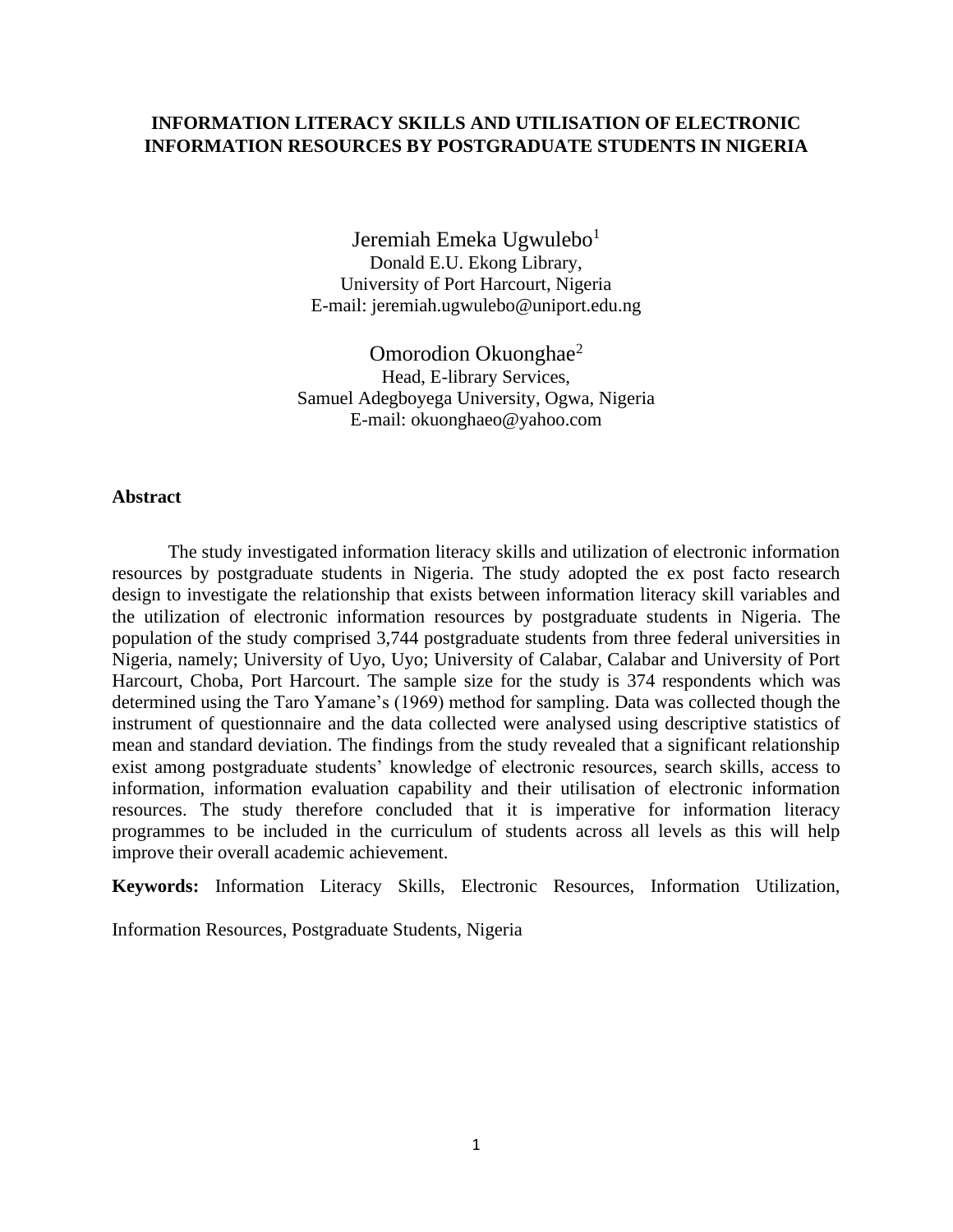### **Introduction**

The continuous development of Information and Communication Technologies has greatly increased the amount of information in circulation. Several publishing outlet has sprang up, publishing information resources in either print or electronic form. According to IGI Global (2021), information resources refers to content or materials that provides information or data for users. These resources are sometimes called information bearing materials. Abinew and Vuda (2013) further opined that information resources contain a collection of important information produced by individuals for the consumption of others so as to meet their needs. Information resources often include all forms of information carriers which information seekers or researchers use to meet their needs. However, with the exponential increase in the amount of information resources, it becomes a challenge for information seekers to effectively utilize the different information resources, especially the utilization of electronic information resources.

The utilization of electronic information resources in recent time has become an issue of global discourse due to the complexities associated with many electronic information resources. The International Federation of Library Association and Institutions (IFLA) defined electronic information resources as information bearing materials that require the use of electronic or computer technology to appreciate its contents. These kind of resources include electronic databases, E-books, E-Journals, online newspapers and websites content. While literate individuals can easily use traditional books and other traditional information resources, they will require some special skill to be able to effectively utilize electronic information resources. The utilization of electronic information resources simply refer to the use of electronic information resources like E-books with full extent for getting required information from it. While there are concerns about the utilization of electronic information resources, Akpojotor (2016) observed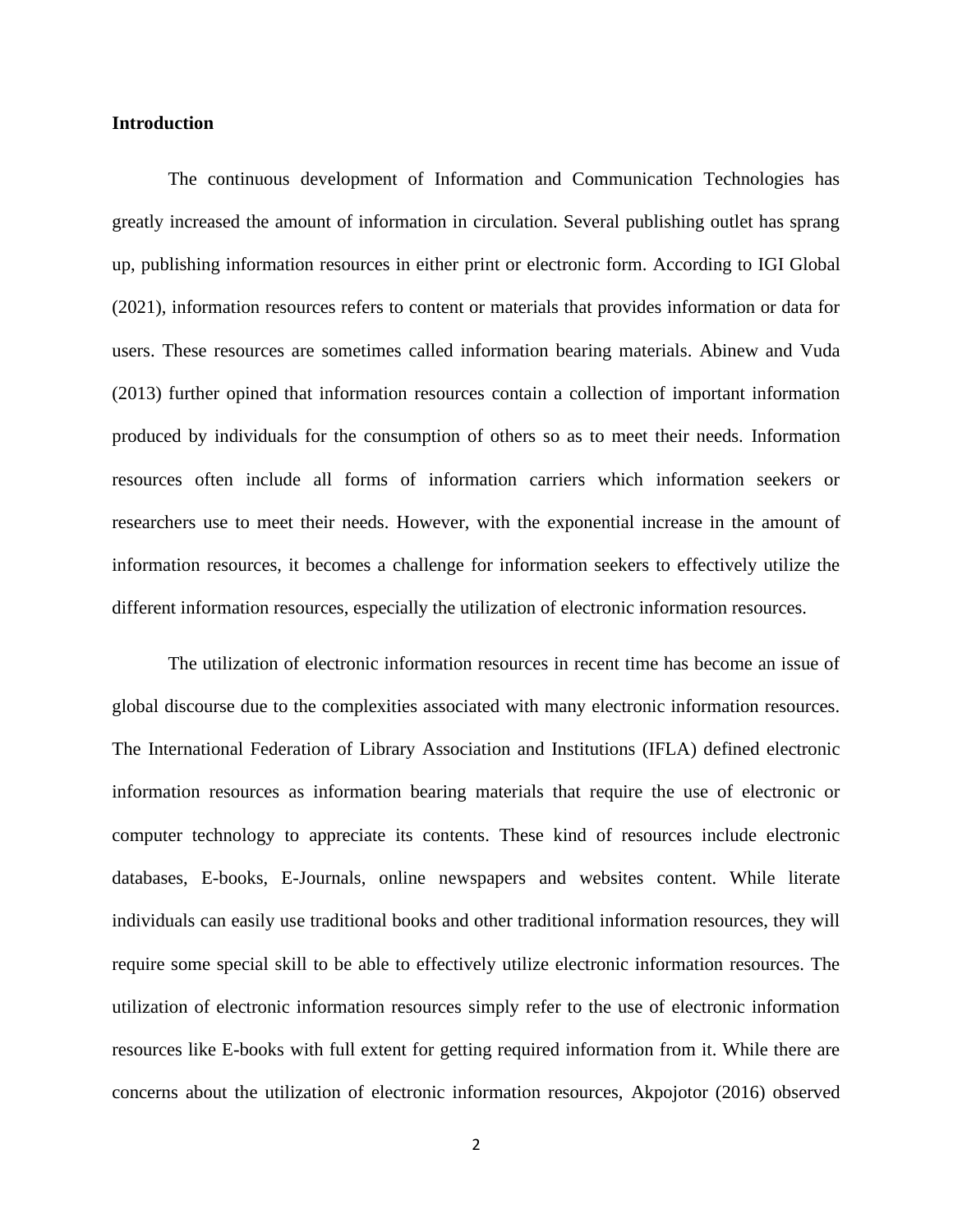that information literacy skilled individuals are more likely to be effective users of electronic information resources. Hence, information literacy skills could influence the utilization of electronic information resources by postgraduate students in Nigeria.

According to Skyline College (2021; p.1), information literacy skills "refers to the ability to find, evaluate, organize, use, and communicate information in all its various formats, most notably in situations requiring decision making, problem solving, or the acquisition of knowledge". Okuonghae and Ogiamen (2016) observed that information literacy combines several other skills such as critical thinking skills, research skills, ICT skills, problem solving skills and communication skills to be successful in solving problem or executing a task. The skill is considered a vital set of competencies which every individual must possess in order to be effective users of information. Hence, the Association of College & Research Libraries (2002) gave a more comprehensive and widely accepted definition of information literacy skills. They defined it as a set of competencies which enables individuals to know when information is needed, identify the different information sources, evaluate information sources and use retrieved information effectively. Consequently, every postgraduate student who intend to be effective users of electronic information resources must possess strong information literacy skills. It is on this note that this study was conducted to investigate information literacy skills and utilization of electronic information resources by Postgraduate students in Nigeria.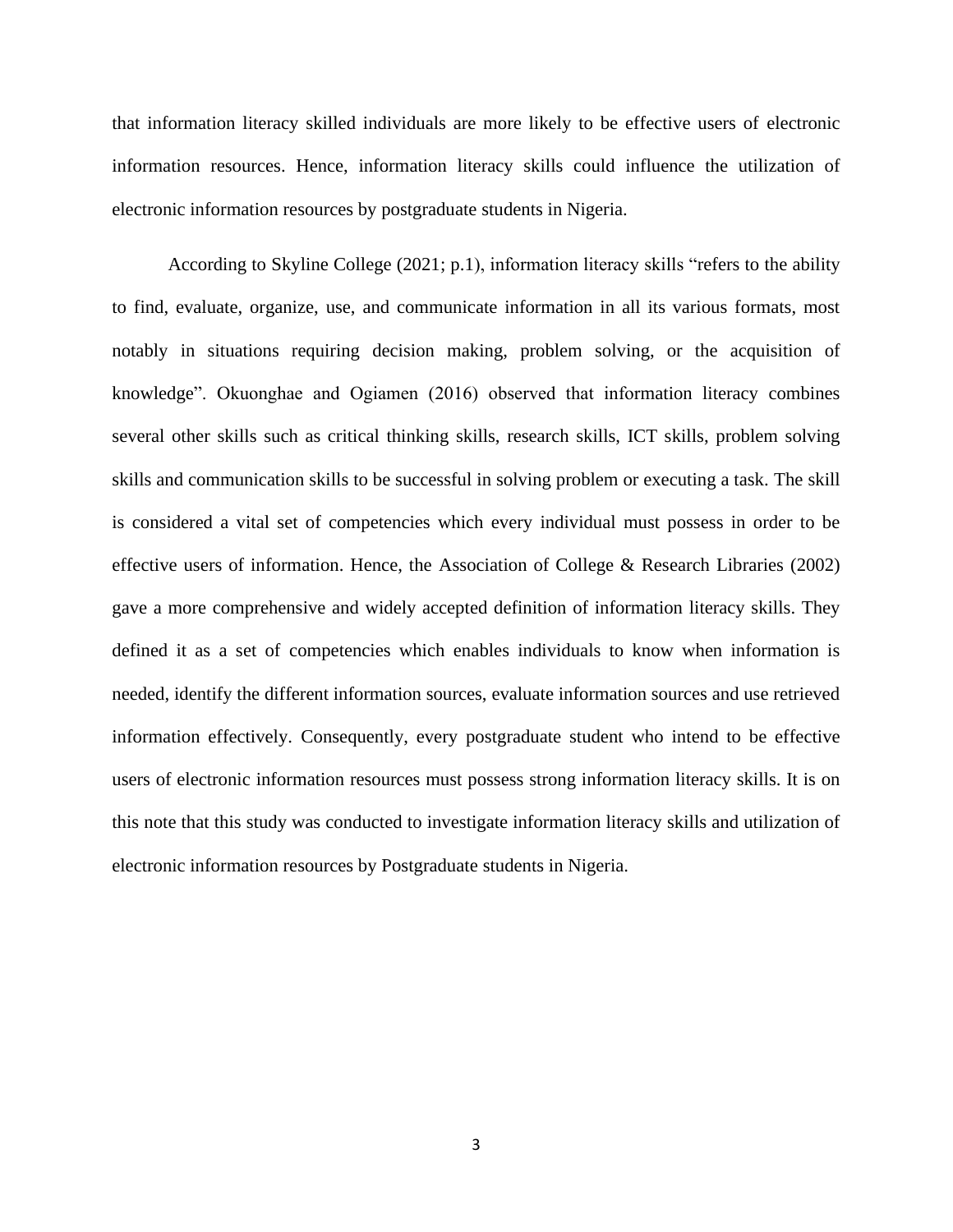### **Statement of the Problem**

The continuous growth of information resources has increased the challenge associated with the accessibility and utilization of information resources. Aside having print or paper information resources, information today are being stored in electronic format and these new format comes with its own challenge of accessibility. The continuous growth in information resources, otherwise referred to as information explosion has further increased the complexities associated with information utilization. This has made the utilization of information resources difficult are there are many sources of information and as such information seekers must be skilled in retrieving only the right information from the pool of information. Observation has revealed that postgraduate students with high information literacy skills are able to effectively utilize information resources. This is because, information literacy skills equip them with the ability to identify and evaluate information sources, as well as effectively use retrieved information. Information literate individual are able to identify when they are in need of information, access information, use information as well as evaluate information sources. Consequently, this study was carried out to examine the relationship between information literacy skills variables and utilization of electronic information resources by Postgraduate students in Nigeria.

### **Objective of the Study**

The objective of this study is to examine postgraduate students' information literacy skills and their utilization of information resources. Specifically, the study sought to:

1. Find out the relationship between postgraduate students' knowledge of electronic resources and their utilisation of electronic information resources;

4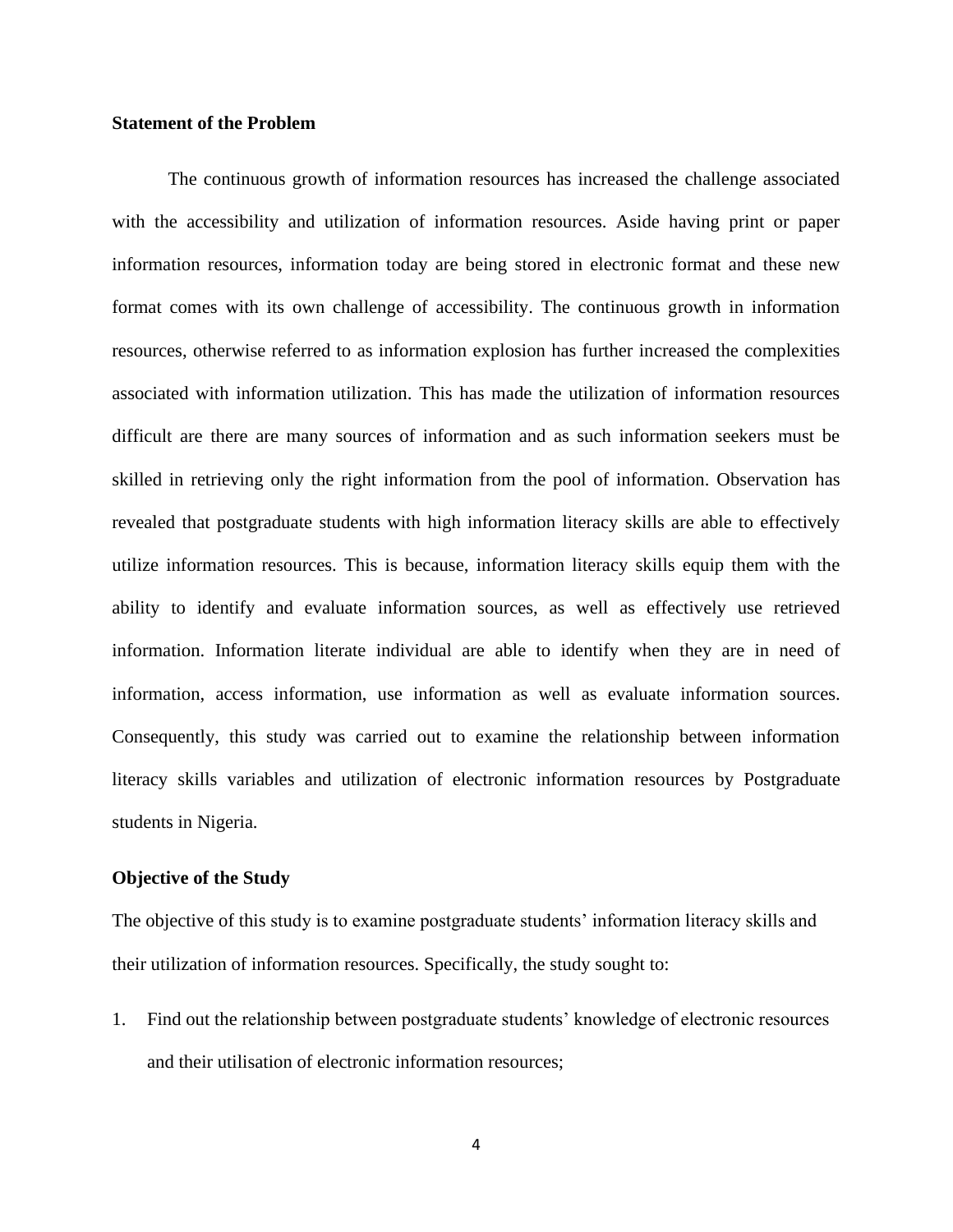- 2. ascertain the relationship between postgraduate students' knowledge of search skills and their utilisation of electronic information resources;
- 3. determine the relationship between postgraduate students' access to information and their utilisation of electronic information resources; and
- 4. examine the relationship between postgraduate students' information evaluation capability and their utilisation of electronic information resources.

### **Research Questions**

The following research questions guided the study:

- 1. What is the relationship between postgraduate students' knowledge of electronic resources and their utilisation of electronic information resources?
- 2. What is the relationship between postgraduate students' knowledge of search skills and their utilisation of electronic information resources?
- 3. What is the relationship between postgraduate students' access to information and their utilisation of electronic information resources?
- 4. What is the relationship between postgraduate students' information evaluation capability and their utilisation of electronic information resources?

### **Literature Review**

The utilization of electronic information resources has attracted varying degrees of attention globally. Bola and Ogunlade (2012) conducted a study on students' accessibility and utilization of electronic information resources. Their study revealed that students who are skilled in the use of ICTs frequently use electronic information resources while those not highly skilled in the use of ICTs use electronic information resources less frequently. Furthermore,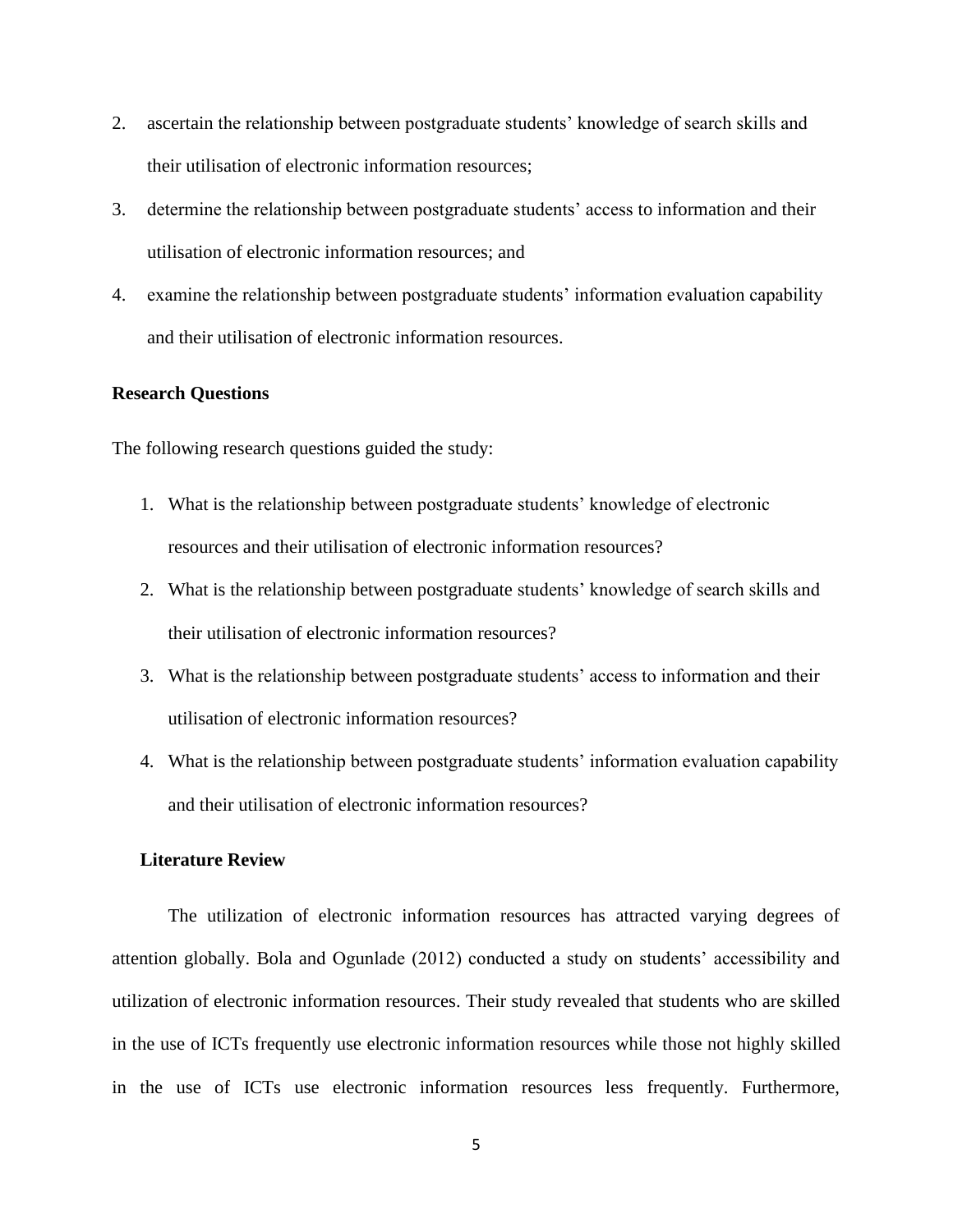Abdulwahab, Amusan, and Umma, (2009), investigated the effects of information literacy on the use of E-library resources among students of the University of Ilorin, Kwara State, Nigeria. The study revealed that students with higher skills in searching, accessing and evaluating information sources were better users of E-library resources. The study also revealed that the student with high ICT skills were independent users of E-library resources while those with less ICT skill often require the assistance of librarians to use E-library resources.

In another study conducted by Omeluzor, Bamidele, Onuoha, and Alarape, (2013), it was observed that postgraduate student mainly get their information literacy training from seminar, user education (library instruction), orientation, one-on-one discussion and tutorial. Furthermore, it was also gathered that most postgraduate students do not attend seminar organized for them by PG school. Urhiewhu and Omah (2016) noted that postgraduate students needs information literacy skills to be able access and use electronic resources. The ability to identify e-resources is imperative for postgraduate students to meet their various information needs. This knowledge to identify e-resources can be gotten when the postgraduate student is exposed to information resources to assist in their research and education which will in turn yield to positive utilisation of information resources. Knowledge can also be linked to the awareness of a resource or ability to identify how best to utilize e-resources.

Other advantages derived from the knowledge of electronic resources include the fact that "electronic information sources are often faster than consulting print indexes and they are straight forward when wishing to use combinations of keywords. They open the possibility of searching multiple files at one time, a feat accomplished more easily than when using printed equivalents. Electronic resources can be printed, and searches saved to be repeated later; they are updated more often than printed tools."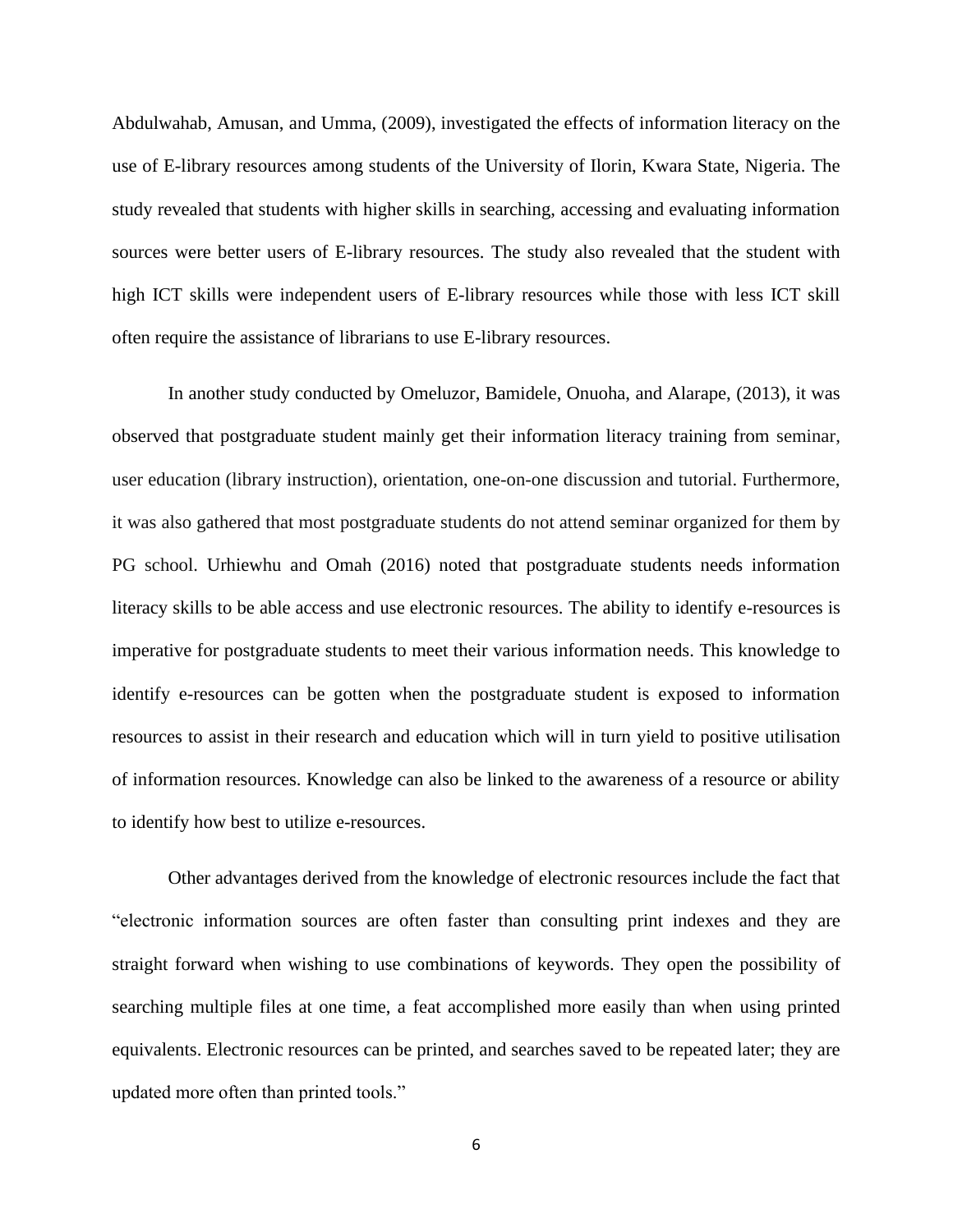### **Methodology**

This study used an ex post factor research design. An ex post facto research design is a method in which groups with qualities that already exist are compared on some dependent variables. Ex post factor research design is appropriate for this research because utilisation of information resources has already occurred by postgraduate students in the universities under the study and the researcher aim is to investigate how the various IL skills influence how they utilize electronic information resources.

The population of the study comprised Postgraduate students from three federal universities in Nigeria, namely; University of Uyo, Uyo; University of Calabar, Calabar and University of Port Harcourt, Choba, Port Harcourt. A total of 3,744 postgraduate students who are registered library users from the three selected Federal Universities formed the population of the study. The sample size of the study is 374 respondents. The sample size is considered adequate for the study and it was achieved using the Taro Yamane's (1969) method for sampling of respondents.

The instrument used for data collection was a self-developed questionnaire which was divided into three sections. While section A addressed the respondents' bio-data, sections B addressed issues related to information literacy skills. Section C addressed the utilization of electronic information resources. Both sections B and C were measured using the Likert scale of strongly agree (SA), agree (A), disagree (D), strongly disagree (SD); with a weighting of 4,3,2,1. The instrument was subjected to face and content validity by experts and it was also tested for reliability. A reliability coefficient of 0.83 was achieved and considered adequate. The data collected for the study were subjected to analysis using descriptive statisitics of Mean and Standard Deviation (SD).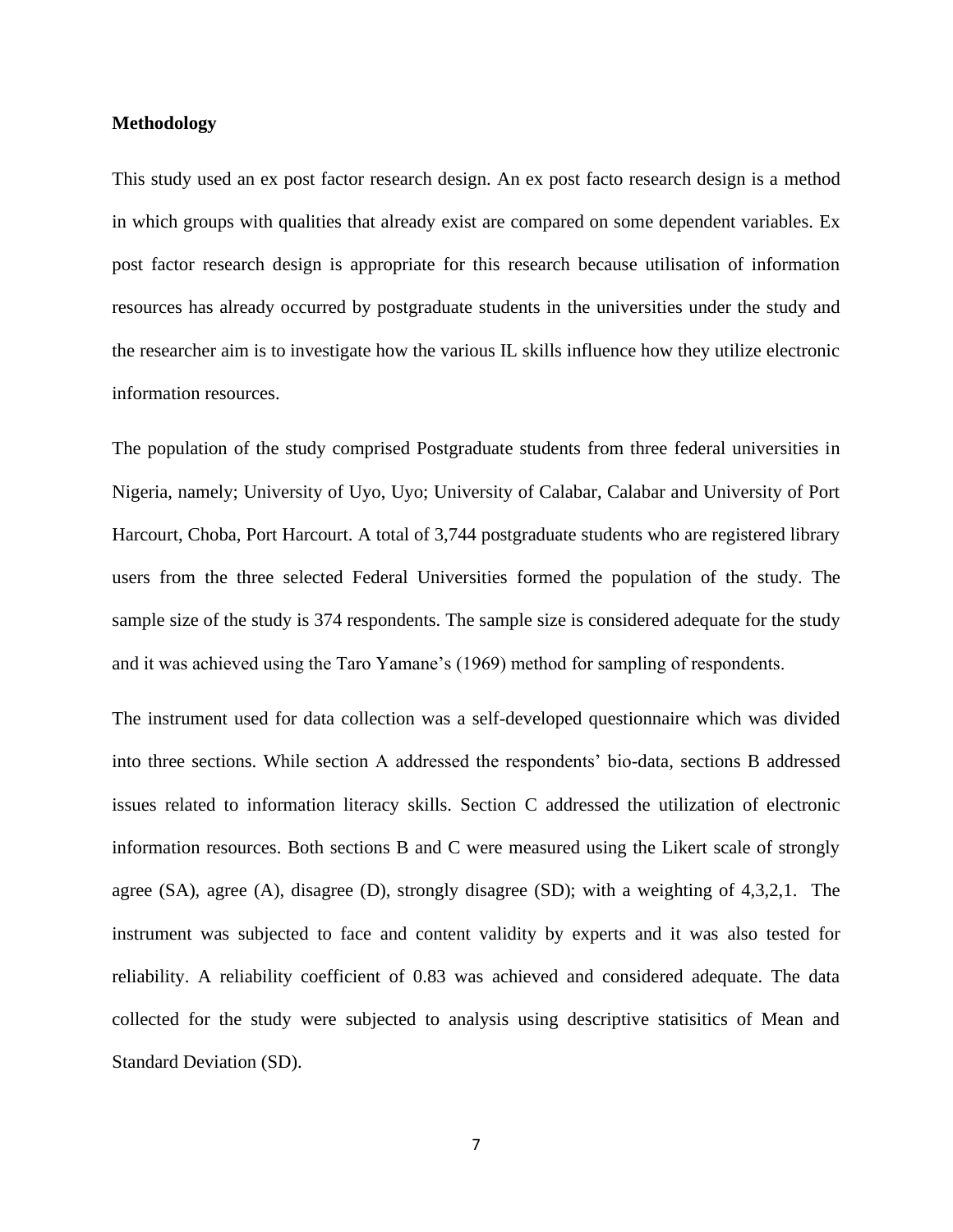## **Decision Rule**

Each item on information literacy and utilisation of electronic information resources had the cutoff point of 2.5 which is the midpoint between agree and disagree or often and non-often on the rating scale. The resource status was categorized into two: knowledgeable and nonknowledgeable. For the resource to be knowledgeable, it must have at least a score of not less than 2.5 and vice versa for a resource non knowledgeable

# **Presentation of Result**

The section addressed the presentation of results and hypotheses for the study in line with the stated research questions and hypothesis.

**Research Question 1:** What is the relationship between postgraduate students' knowledge of electronic resources and their utilisation of electronic information resources?

|     | of electronic resources?              |                   |     |       |           |
|-----|---------------------------------------|-------------------|-----|-------|-----------|
| S/N | Item                                  | Variation         | N   | Mean  | <b>SD</b> |
|     | I have adequate knowledge of;         |                   |     |       |           |
| 1.  | Google                                | knowledgeable     | 323 | 29.48 | 3.92      |
|     |                                       | Non Knowledgeable | 43  | 29.16 | 3.95      |
| 2.  | Electronic book                       | knowledgeable     | 332 | 29.45 | 3.95      |
|     |                                       | Non Knowledgeable | 34  | 29.47 | 3.65      |
| 3   | Electronic Journals                   | Knowledgeable     | 299 | 29.39 | 3.91      |
|     |                                       | Non Knowledgeable | 67  | 29.69 | 3.97      |
| 4   | <b>Online Databases</b>               | Knowledgeable     | 309 | 29.48 | 3.95      |
|     |                                       | Non Knowledgeable | 57  | 29.28 | 3.80      |
| 5   | Web blogs                             | Knowledgeable     | 245 | 29.40 | 4.14      |
|     |                                       | Non Knowledgeable | 121 | 29.55 | 3.45      |
| 6   | Internet                              | Knowledgeable     | 274 | 29.58 | 3.87      |
|     |                                       | Non Knowledgeable | 92  | 29.03 | 4.07      |
| 7   | <b>Online Public Access Catalogue</b> | Knowledgeable     | 297 | 29.41 | 3.81      |
|     |                                       | Non Knowledgeable | 69  | 29.61 | 4.38      |
|     | Overall                               | Knowledgeable     | 248 | 30.33 | 3.65      |

# **Table 4.1: Mean and Standard Deviation on the difference in the utilisation of electronic information resources by postgraduate students based on their knowledge**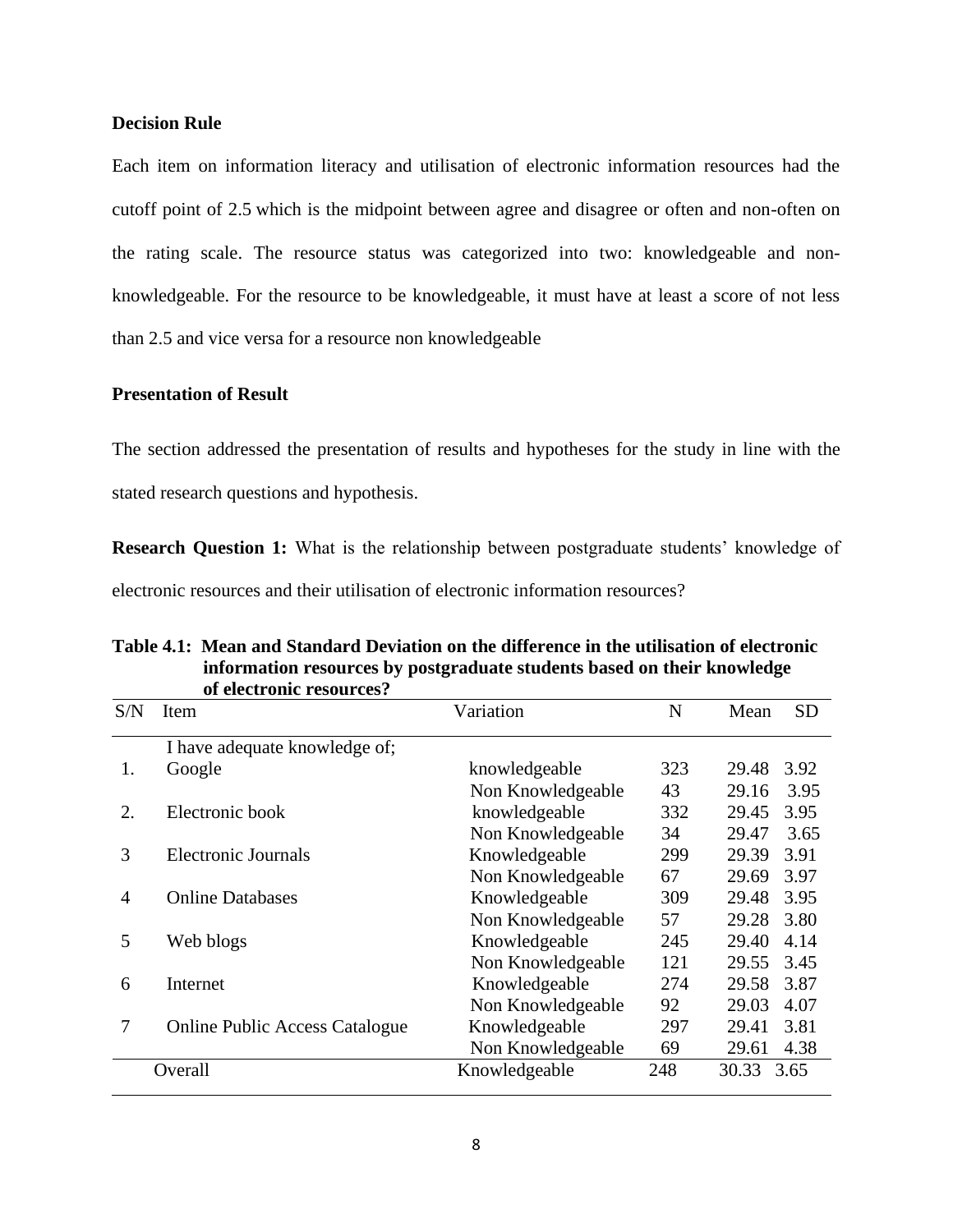Table 4.1 reveals that out of the seven items listed for the knowledge of electronic resources, internet stands out as the most knowledgeable electronic resources with a Mean score of 29.58 and those without the knowledge of internet have a Mean score of 29.03, Google and online databases are the next most knowledgeable electronic resources with an equal mean score of 29.48 for the both of them. Electronic journal and OPAC stands out as the most non knowledgeable electronic resource with a mean score of 29.69 and 29.61 respectively. The overall cluster Mean and standard deviation for the items in Table 4.1 reveals that the number of postgraduate students with the knowledge of electronic resources are more than the postgraduate students without the knowledge of electronic information resources. This implies that postgraduate students who are knowledgeable of electronic resources utilize electronic resources more than students without the knowledge of electronic resources.

**Research Question 2:** What is the relationship between postgraduate students' knowledge of search skills and their utilisation of electronic information resources?

| S/N            | Items                                       | Variation         | N   | Mean       | S.D  |
|----------------|---------------------------------------------|-------------------|-----|------------|------|
| 1.             | I am able to define my specific information |                   |     |            |      |
|                | needs before the information search         | Knowledgeable     | 295 | 29.36 3.90 |      |
|                |                                             | Non Knowledgeable | 71  | 29.83      | 4.01 |
| 2.             | I can use several search engines when       |                   |     |            |      |
|                | searching for information                   | Knowledgeable     | 316 | 29.39      | 3.91 |
|                |                                             | Non Knowledgeable | 50  | 29.80      | 3.98 |
| 3              | I can develop successful search strategies  | Knowledgeable     | 300 | 29.54      | 3.95 |
|                |                                             | Non Knowledgeable | 66  | 29.03      | 3.77 |
| $\overline{A}$ | I can effectively use Boolean search        |                   |     |            |      |
|                | Techniques                                  | Knowledgeable     | 257 | 29.54      | 3.94 |
|                |                                             | Non Knowledgeable | 109 | 29.22      | 3.88 |
| 5              | I can search for information using OPAC     | Knowledgeable     | 244 | 29.45      | 3.92 |
|                |                                             | Non Knowledgeable | 122 | 29.45      | 3.95 |

**Table 4.2: Mean and Standard Deviation on the difference in the utilisation of electronic information resources by postgraduate students based on their knowledge of search skills?**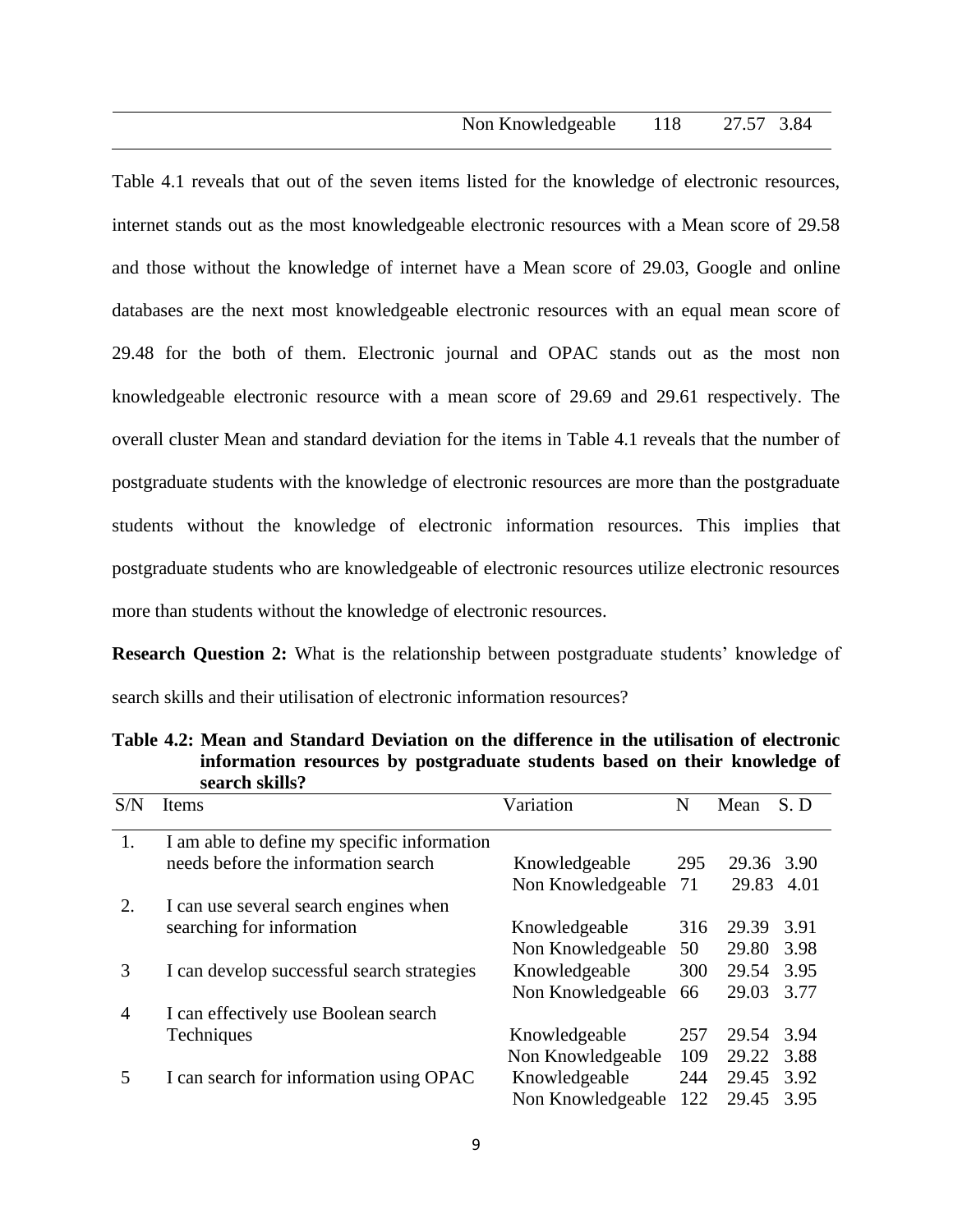| 6 | I know the appropriate search tools to use |                                  |                |  |
|---|--------------------------------------------|----------------------------------|----------------|--|
|   | when searching for information             | Knowledgeable                    | 248 29.64 3.92 |  |
|   |                                            | Non Knowledgeable 118 29.04 3.90 |                |  |
|   | Overall                                    | Knowledgeable                    | 243 30.47 3.67 |  |
|   |                                            | Non Knowledgeable 123 27.44 3.62 |                |  |

Table 4.2 reveals that out of the six items listed for knowledge of search skills, those who know the appropriate search tools to use when searching for information have the highest Mean score of 29.64 followed by those who can effectively use Boolean search techniques with a Mean score of 29.54. The table also reveals that students who are not knowledgeable of ways to define their specific information needs before the information search have a Mean score of 29.83 followed by those who cannot use several search engines when searching for information have a Mean score of 29.80. The overall cluster Mean and standard deviation for the items in Table 4.2 reveals that the numbers of postgraduate students with the knowledge of search skills are more than the postgraduate students who are without the knowledge of search skills. This implies that postgraduate students who are knowledgeable of search skills can utilize electronic resources more than students without the knowledge of search skills.

**Research Question 3:** What is the relationship between postgraduate students' access to information and their utilisation of electronic information resources?

**Table 4.3: Mean and Standard Deviation on the difference in the utilisation of electronic information resources by postgraduate students based on their access to information**

| S/N | <b>Items</b>                                | Variation  | N | Mean      | - S.D |
|-----|---------------------------------------------|------------|---|-----------|-------|
|     | I can access information resources through; |            |   |           |       |
|     | Search engines                              | Accessible |   | 261 29.32 | 3.94  |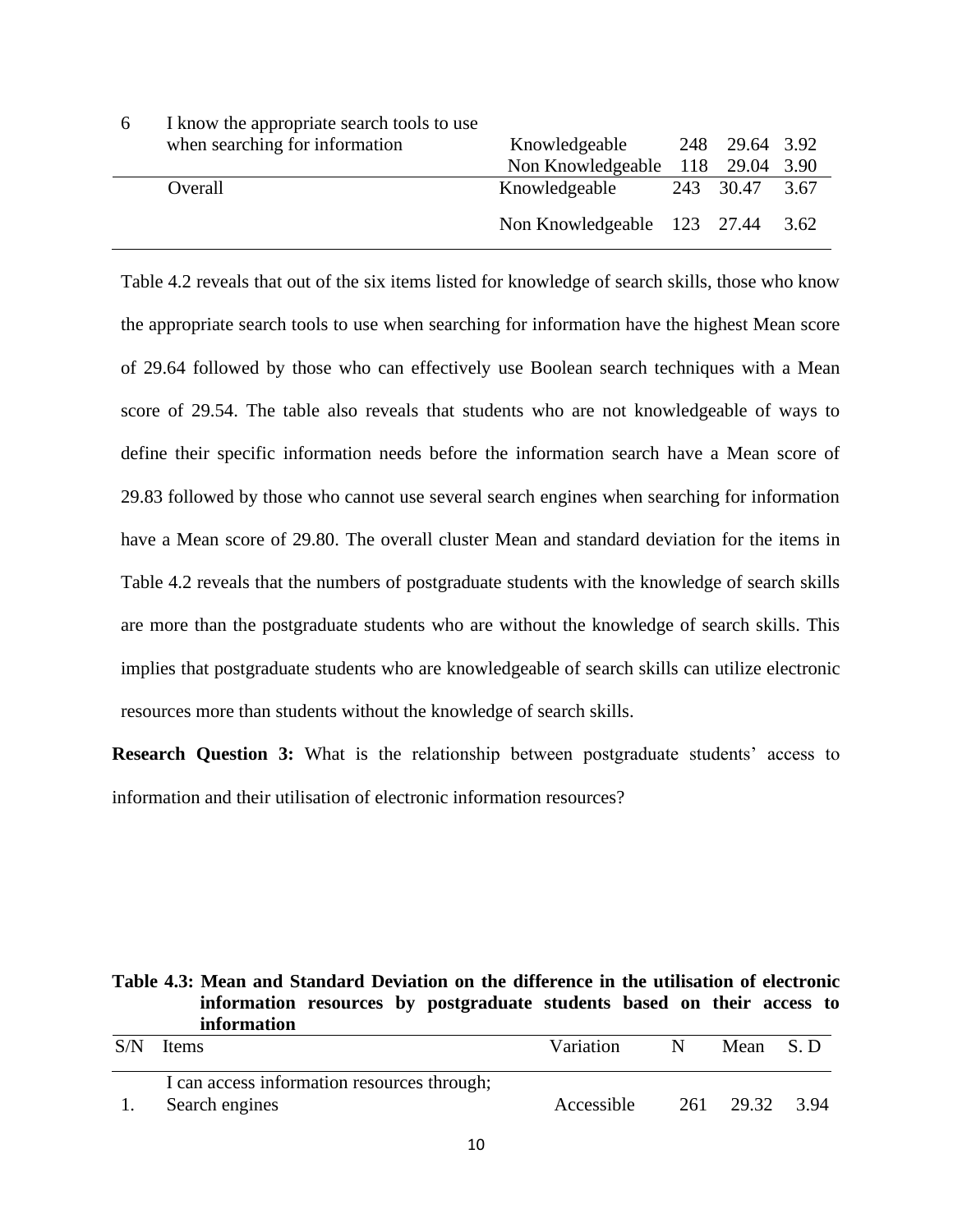|    |                       | Inaccessible | 105 | 29.74 | 3.88 |
|----|-----------------------|--------------|-----|-------|------|
| 2. | Web indexes           | Accessible   | 203 | 29.36 | 3.96 |
|    |                       | Inaccessible | 163 | 29.55 | 3.88 |
| 3  | <b>Citations</b>      | Accessible   | 310 | 29.48 | 3.86 |
|    |                       | Inaccessible | 56  | 29.27 | 4.26 |
| 4  | <b>Bibliographies</b> | Accessible   | 264 | 29.25 | 3.94 |
|    |                       | Inaccessible | 102 | 29.95 | 3.83 |
|    | Cybercafé             | Accessible   | 217 | 29.52 | 3.92 |
|    |                       | Inaccessible | 149 | 29.34 | 3.92 |
|    | Overall               | Accessible   | 235 | 30.04 | 3.64 |
|    |                       | Inaccessible | 131 | 28.39 | 4.18 |

## Source: Field data (2018)

Table 4.3 reveals that out of the five items listed for access to information resources, students access information resources more through the cybercafé with a Mean score of 29.52 followed by students who accessed electronic resources through citations with a Mean score of 29.48. The table reveals that students who cannot access electronic information resources through bibliographies with a mean score of 29.95 followed by access to information resources through search engines with a mean score of 29.74. The overall cluster Mean and standard deviation for the items in Table 4 reveals that the number of postgraduate students who can access information resources are more than those who cannot access information resources. This implies that postgraduate students who can access information resources utilize electronic information resources more than those who cannot access information resources.

**Research Question 4:** What is the relationship between postgraduate students' information evaluation capability and their utilisation of electronic information resources?

**Table 4.4: Mean and Standard Deviation on the difference in the utilisation of electronic Information resources by postgraduate students based on their evaluation of information.**

| S/N | <b>I</b> tems                            | Variation | N. | Mean SD        |  |
|-----|------------------------------------------|-----------|----|----------------|--|
|     | I evaluate information resources by the; |           |    |                |  |
|     | Currency of the work                     | Informed  |    | 254 29.54 3.92 |  |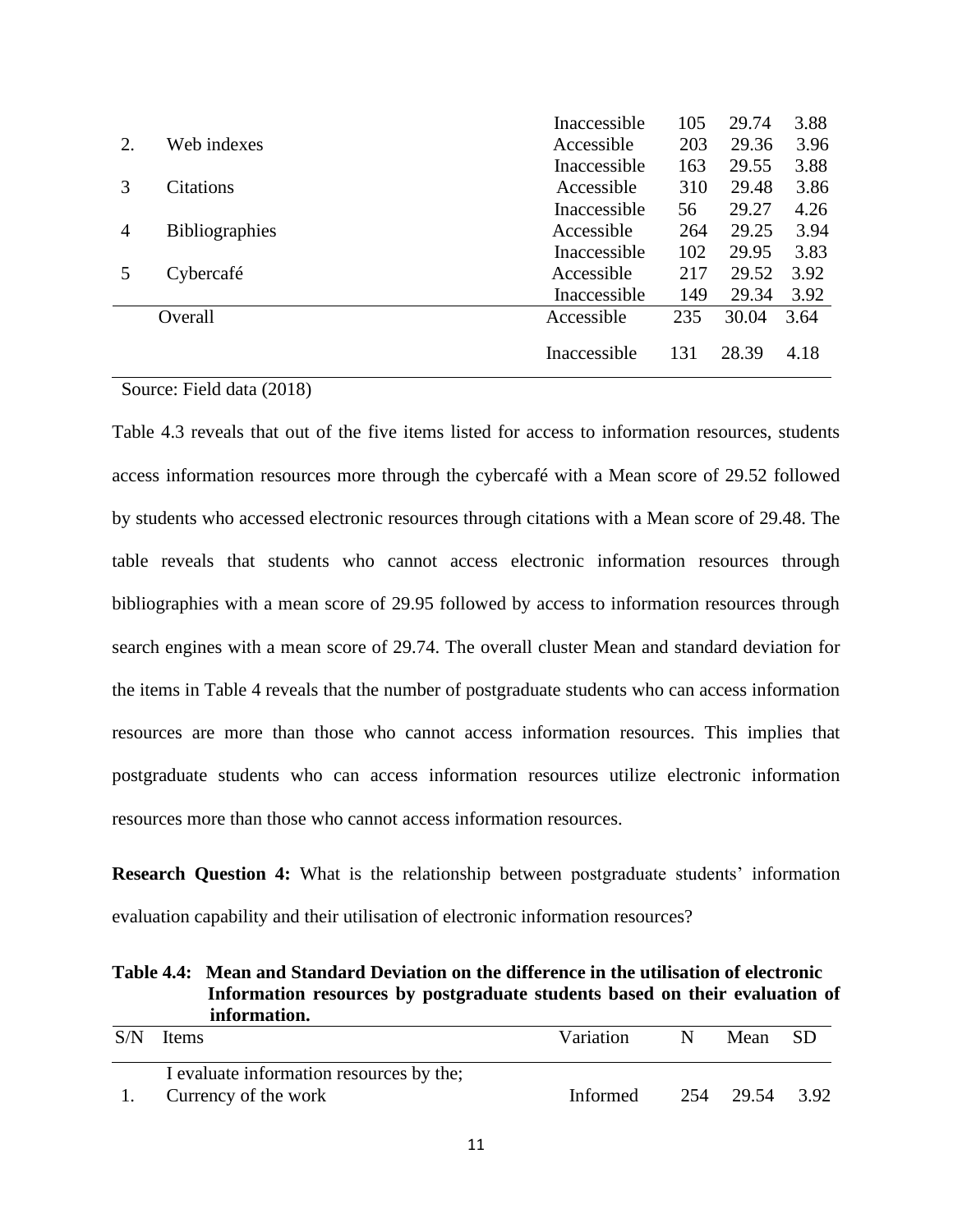|    |                       | Uninformed        | 112 | 29.23 | 3.92 |
|----|-----------------------|-------------------|-----|-------|------|
| 2. | Authority of the work | Informed          | 256 | 29.32 | 3.93 |
|    |                       | <b>Uninformed</b> | 110 | 29.74 | 3.91 |
|    | Content of the work   | <b>Informed</b>   | 168 | 29.23 | 4.03 |
|    |                       | <b>Uninformed</b> | 198 | 29.64 | 3.82 |
| 4  | Relevance of the work | <b>Informed</b>   | 214 | 29.38 | 3.95 |
|    |                       | <b>Uninformed</b> | 152 | 29.54 | 3.88 |
|    | Accuracy of the work  | <b>Informed</b>   | 211 | 29.33 | 3.96 |
|    |                       | Uninformed        | 155 | 29.61 | 3.91 |
|    | Overall               | Informed          | 183 | 30.30 | 3.69 |
|    |                       | Uninformed        | 183 | 28.60 | 3.97 |

### Source: Field data (2018)

Table 4.4 reveals that students who can evaluate information resources more by the currency of the work with a Mean score of 29.54 followed by the relevance of the work with a Mean score of 29.38. Students who cannot evaluate information resources through the authority of the work stands out with a mean of 29.74 followed by students who cannot evaluate information resources through the content of the work with a mean score of 29.64. the overall cluster Mean and standard deviation for the items in Table 4.4 reveals a close similarity between postgraduate students who can evaluate information resources and those who cannot evaluate information resources. This shows that postgraduate students are not well informed about evaluation techniques that are used to evaluate electronic information resources, and this will in turn lead to poor utilisation of electronic information resources.

#### **Discussion of Result**

**Knowledge of Electronic Resources on Utilisation of Electronic Resources**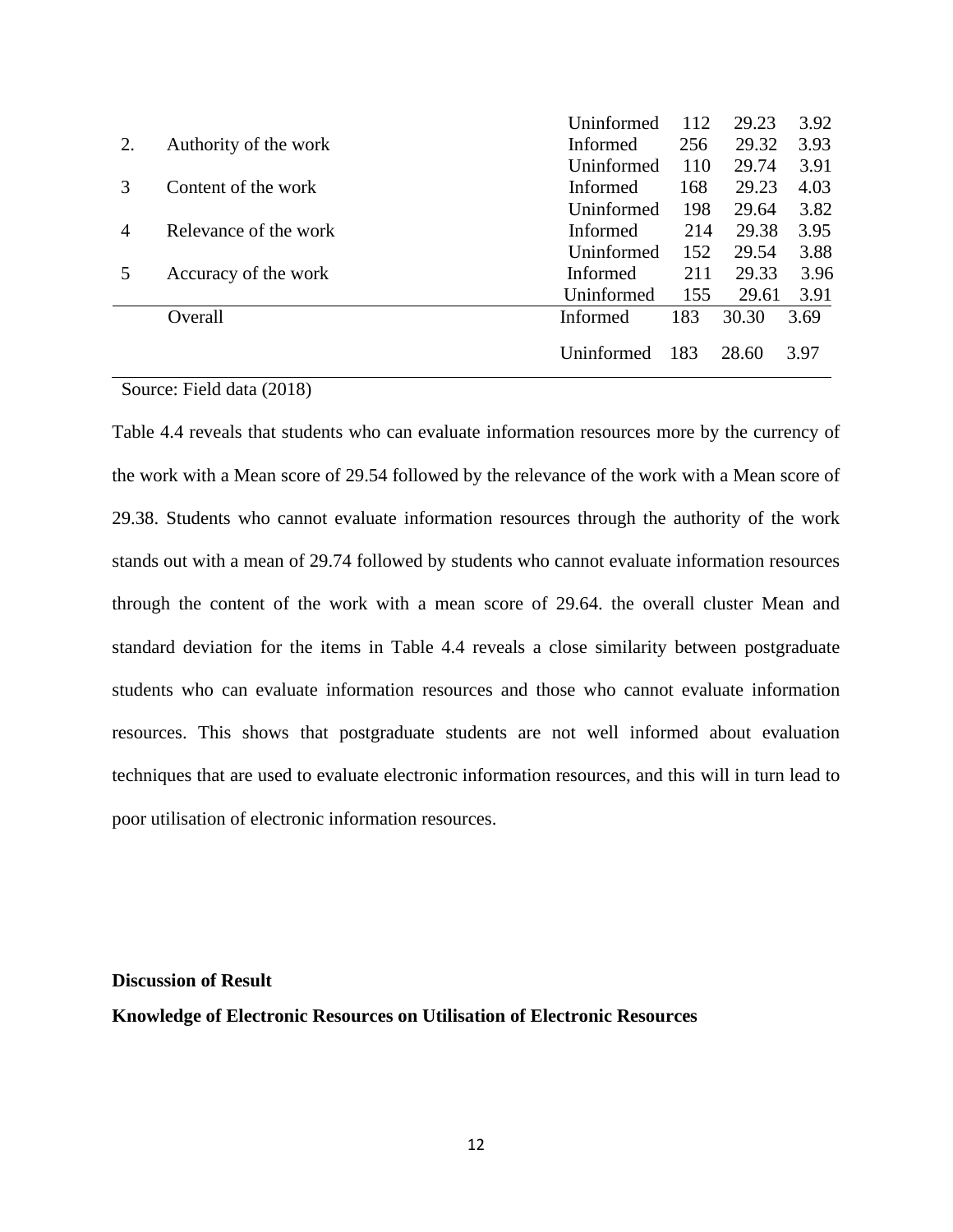The findings on knowledge of Electronic Resources as presented in Table 4.1 shows that postgraduate students have a fair knowledge of electronic resources and these resources includes Google, online databases, and internet. Results also revealed that postgraduate students do not have a good knowledge of Electronic books, electronic journals, web blogs and Online Public Access Catalogue. From the tables, postgraduate students have more knowledge about the Internet than any other electronic resources. Online public access Catalogue had the highest number of mean on non-knowledgeable electronic resources and this implies that postgraduate students did not have enough knowledge about OPAC.

The finding of this study also corresponds with the research carried out by [Igbinovia,](https://www.emerald.com/insight/search?q=Magnus%20Osahon%20Igbinovia)  [Okuonghae, a](https://www.emerald.com/insight/search?q=Omorodion%20Okuonghae)nd [Adebayo, \(](https://www.emerald.com/insight/search?q=John%20Oluwaseye%20Adebayo)2021) which revealed that student have high information literacy competencies ( $x = 3.42$ ), which ultimately result in was low prevalence level of COVID-19 pandemic fake news  $(x - 2.35)$  among them. It further opine that the respondent have knowledge of electronic information resources, especially the online resources. This study also reveals that students had low knowledge of online databases like ERIC and other educational databases been used by the institution.

The findings of the study are also in line with the results of the study by Bashorun *et al*.,(2011) which revealed that academic staff and postgraduate students had the knowledge of electronic resources which led to the utilisation of these resources ranging from electronic journals, online reference works, online catalogue, electronic books and bibliographic databases. This result corresponds with Renwick (2005) which showed that the faculty members had high knowledge of the electronic resources made available by the MSL but low use of MSL-specific resources supporting the suggested problem of under utilisation. The findings correspond with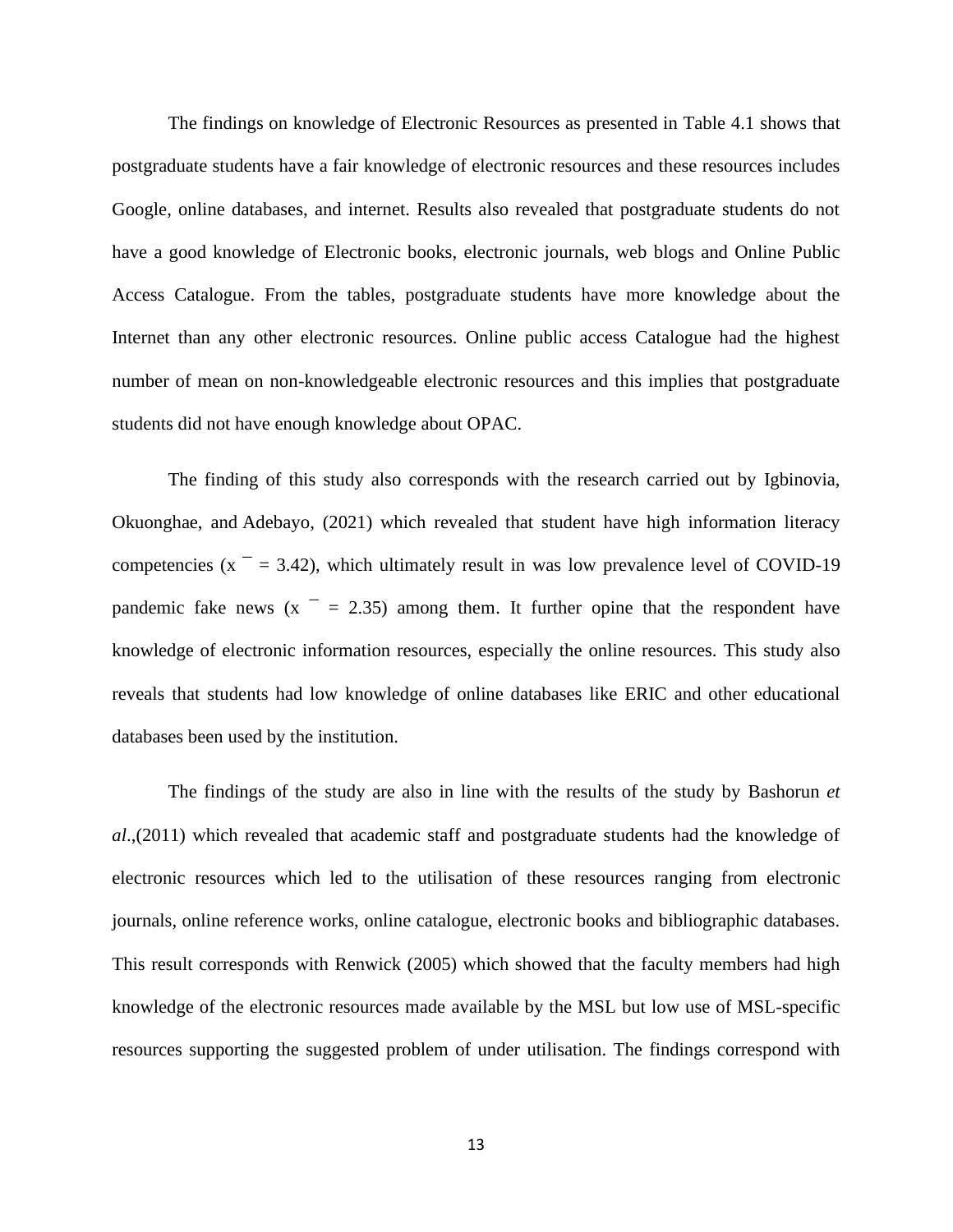the study because high knowledge of information resources will lead to proper utilisation of these resources.

The difference in the utilization of electronic resources by postgraduate students based on the knowledge of electronic resources has shown that there is a positive and significant difference between these two variables. The outcome of this test shows that the knowledge of electronic resources significantly improves the utilisation of electronic resources by postgraduate students. This could be as result of the fact that knowledge of electronic resources has to do with awareness and being able to properly utilize of the various electronic resources that are available to students which will in turn help them to solve their various information needs. The result suggests that when the knowledge of electronic resources increases, it becomes easy to use the resources.

### **Knowledge of Search Skills on Utilisation of Electronic Information Resources**

The findings on knowledge of search skills on utilisation of electronic resources as presented shows that postgraduate students have a good knowledge of the ways of developing successful search strategies, can use Boolean search techniques when searching for information and they are knowledgeable of the different information search technique which enhances their overall research productivity. Findings from the table also reveals that postgraduate students are not able to define their specific information needs before the information search, they cannot use different search engines when searching for information and they cannot search for information using OPAC. From the table, postgraduate students know the appropriate search tools to use when searching for information and this has contributed immensely to their utilisation of electronic information resources. Results also revealed that postgraduate students cannot define their specific information needs before their information search.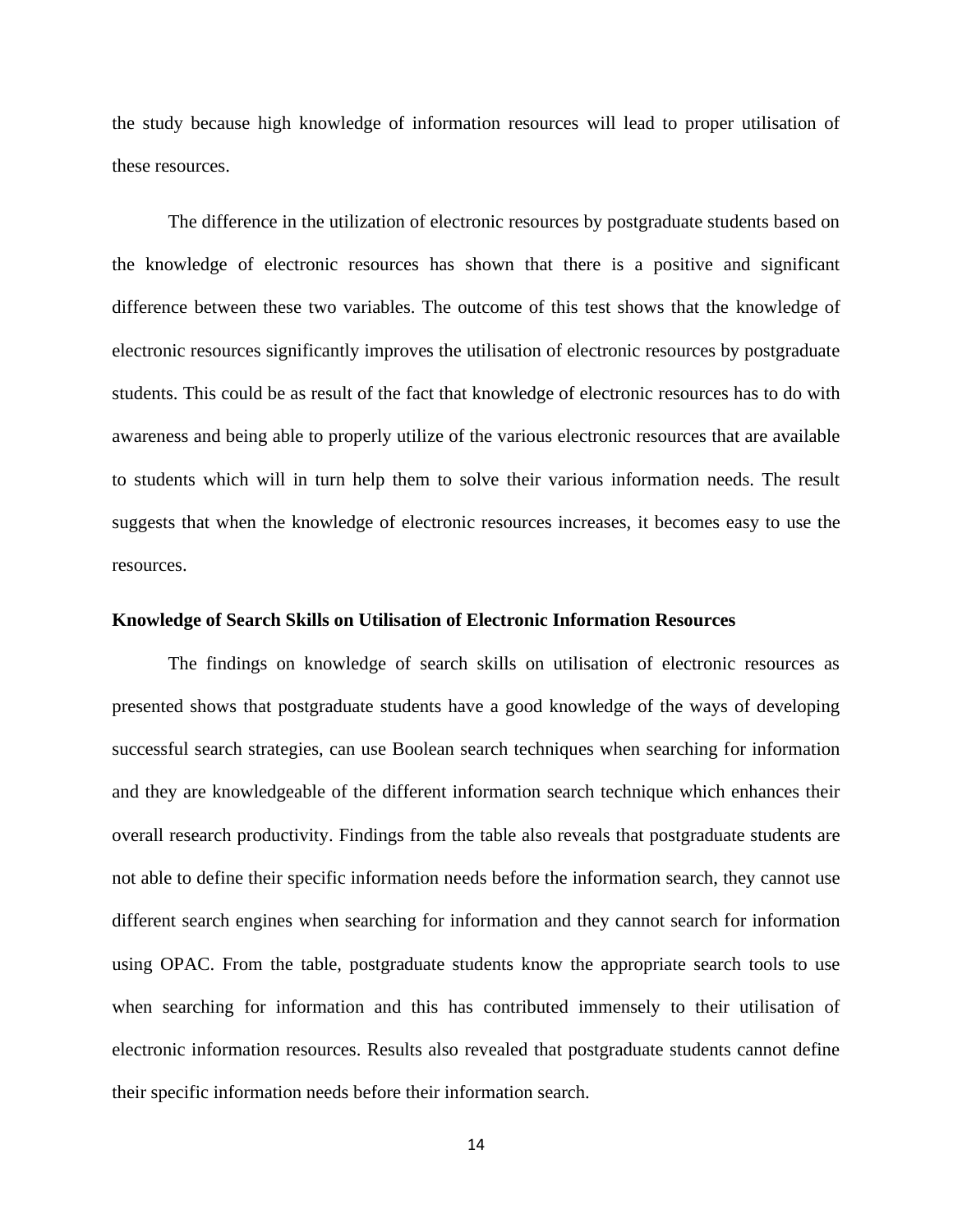The findings is in tandem with Okon *et al*., (2014) that many postgraduate study possess the necessary information literacy skills needed to search and retrieve information for their research project. The study revealed that the individual should assess the value of various types of information resources before the commencement of search strategy, the individual needs to know the basic concepts and keywords that will help to develop the search strategy and the individual should be able to identify the criteria for evaluating information sources to enhance retrieval.

The differences in the utilisation of electronic resources by postgraduate students based on the knowledge of search skills have shown that a relationship exist between information literacy skills and the utilization of information resources. The reason for this result can be traced to the fact that knowledge of search skills has to do with ability to define information needs before the actual information search, ability to use a number of search engines when searching for information, ability to develop search techniques and use Boolean search techniques.

### **Access to Information Resources on Utilisation of Electronic Information Resources**

The findings on Access to Information Resources on utilisation of electronic resources as presented in Table 4.3 shows that postgraduate students accessed information resources through the various items listed in the study. Results from the tables also reveals that postgraduate students accessed information resources through citations and at the cybercafé. Access to the internet through the cybercafé has increased because of the proliferation of information resources and this can be traced to the reason for the increased to information resources at the cybercafé. Postgraduate students did not fully access information resources through the bibliographies, web indexes and search engines. Postgraduate students accessed information resources more through the cybercafé and accessing information resources through bibliographies was also a problem for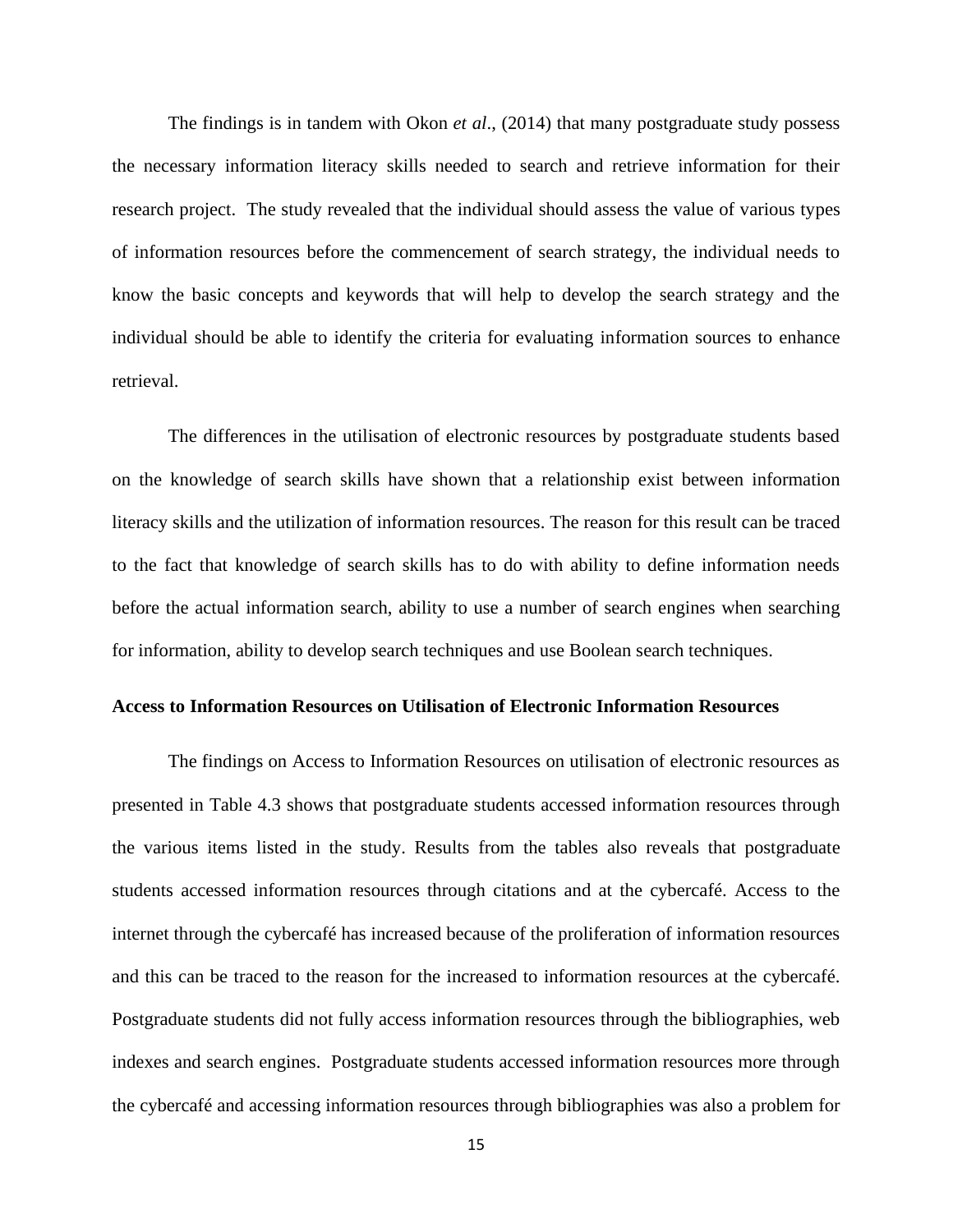them. The findings from the student revealed that graduate students accessed information at the university campus 82%, off campus 28%, internet café 68% and other resources 28%. The university campus was rated highly than other options and this may be because the university campus offered free internet service to graduate students with good connectivity speed which has led to the improved usage of these resources by the graduate students.

### **Information Evaluation on Utilisation of Electronic Information Resources.**

The findings on knowledge of Electronic Resources as presented in Table 4.4 shows that postgraduate students are uninformed about the criteria for evaluation of electronic information resources. Results also revealed that postgraduate students can only evaluate information resources by the currency of the work. Results from the table also reveals that Postgraduate students cannot evaluate information resources through the authority, content, accuracy and relevance of the work. The findings reveal that out of all the items listed, only currency of the work was familiar and used by postgraduate students to evaluate information resources. This implies that postgraduate students are not properly informed about the evaluation criteria for information resources. This can be as a result of dearth of information evaluation seminars and workshops for postgraduate students. The overall mean and standard deviation for the study shows that postgraduate students are indeed aware of these evaluation criteria's and proper knowledge of them will lead to utilisation of electronic resources.

This corroborates that of a study carried out by Egberongbe, (2014) on the evaluation of e-resources in two academic libraries. The study discovered that both libraries had e-resources, and that students evaluated them based on their relevance, currency, authority, coverage and authority. The study also included cost, popularity, open access, coverage and objectivity as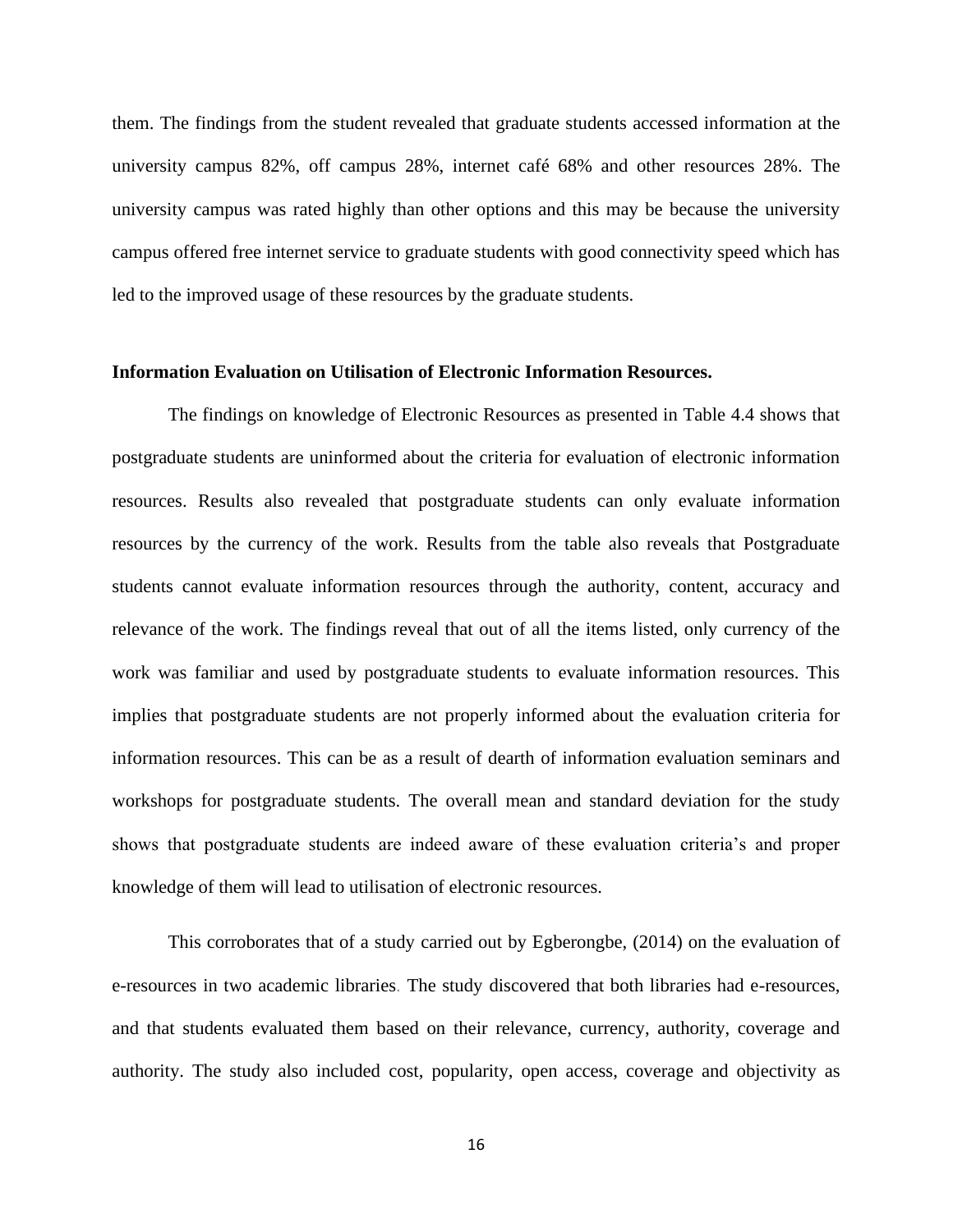criteria's for evaluating of electronic resources. This result, however, controverts that of a study carried by Nagra (2009) on the evaluation of electronic resources and services in academic libraries using E-metrics and other related methods for measurement and assessment. A model was designed for the study and the application of e-metrics, different methods to capture data in different settings and the types of information resources in the libraries was studied. Results revealed that this method was not common to librarians and students and utilisation of electronic information resources was low using this evaluation technique.

The outcome of this study has revealed the difference in the utilization of electronic information resources by postgraduate student based on the level of information evaluation. This finding agrees with that of Ose *et al*., (2014) which showed a positive correlation between evaluation of electronic resources and utilisation in Academic libraries. Their findings revealed that students evaluated information materials through the authority, cost, coverage, currency. It was also found out that librarians identified relevant e-resources through vendors, online reading, other librarians, academic staff and students. Evaluation of resources will enable the librarians and students to have access to the relevant and necessary e-resources in order to satisfy users. The influence of information evaluation on the utilisation of electronic resources was also revealed by Devi and Devi (2005) in their study about evaluation of e-resources. They revealed that e-resources should be evaluated because they are created at a very high level and that they are meant to be used for a varied audience. Findings from study also described some important criteria's for evaluating information and these includes: the authority behind it, currency, intended audience, ease of use and accuracy

### **Conclusion**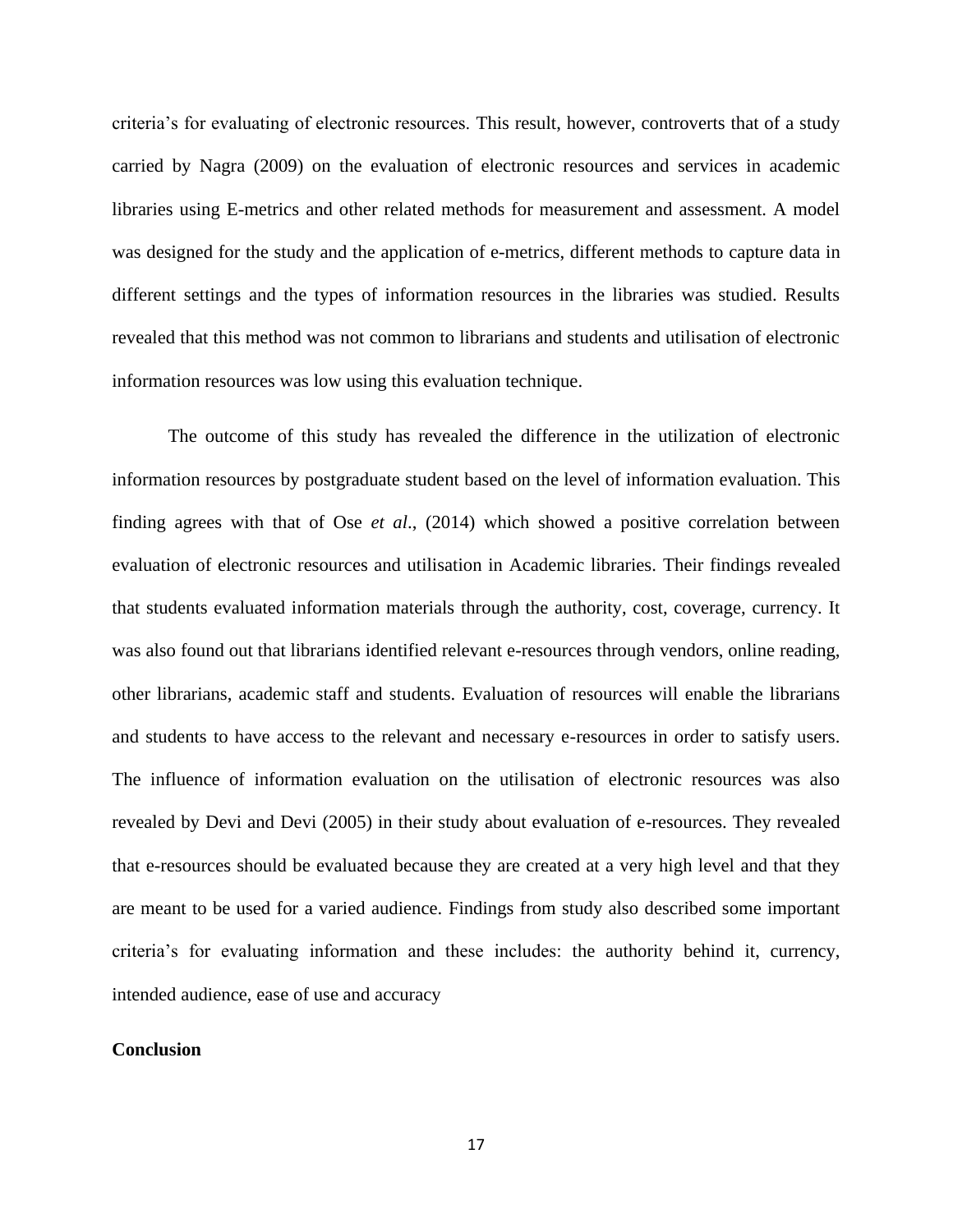In a world of continuous growth in the amount of literature, there is need for information seekers, particular postgraduate students, to be information literate in order to use different kinds of information effectively. As it has been established in the study, the effective utilization of electronic information resources is greatly dependent on the level of information literacy skills of the information seeker. A highly information literate postgraduate student stand better chance of effectively searching, retrieving and utilizing information in different formats and volume. Therefore, it is imperative for information literacy programmes to be included in the curriculum of students across all levels as this will help improve their overall academic achievement.

### **Recommendations**

Based on the findings from this study, the following recommendations were made.

- i. More relevant electronic information resources, services and databases such as e-journals and e-books should be included in the list of electronic resources available for use by the postgraduate students in the e-libraries.
- ii. Periodic tutorials in form of training should be mounted for the fresh and returning postgraduate students in order to expose them to search skills that will ensure maximum use of the electronic information resources and services at their disposal.
- iii. The library management need to integrate user education and information literacy skill in order to enable students to be adequately instructed on the ways of accessing information resources skills and use of online information resources.
- iv. Postgraduate students should be informed through course programs on the strategies to be used for evaluating information resources to ensure possession of adequate and up-todate information resources.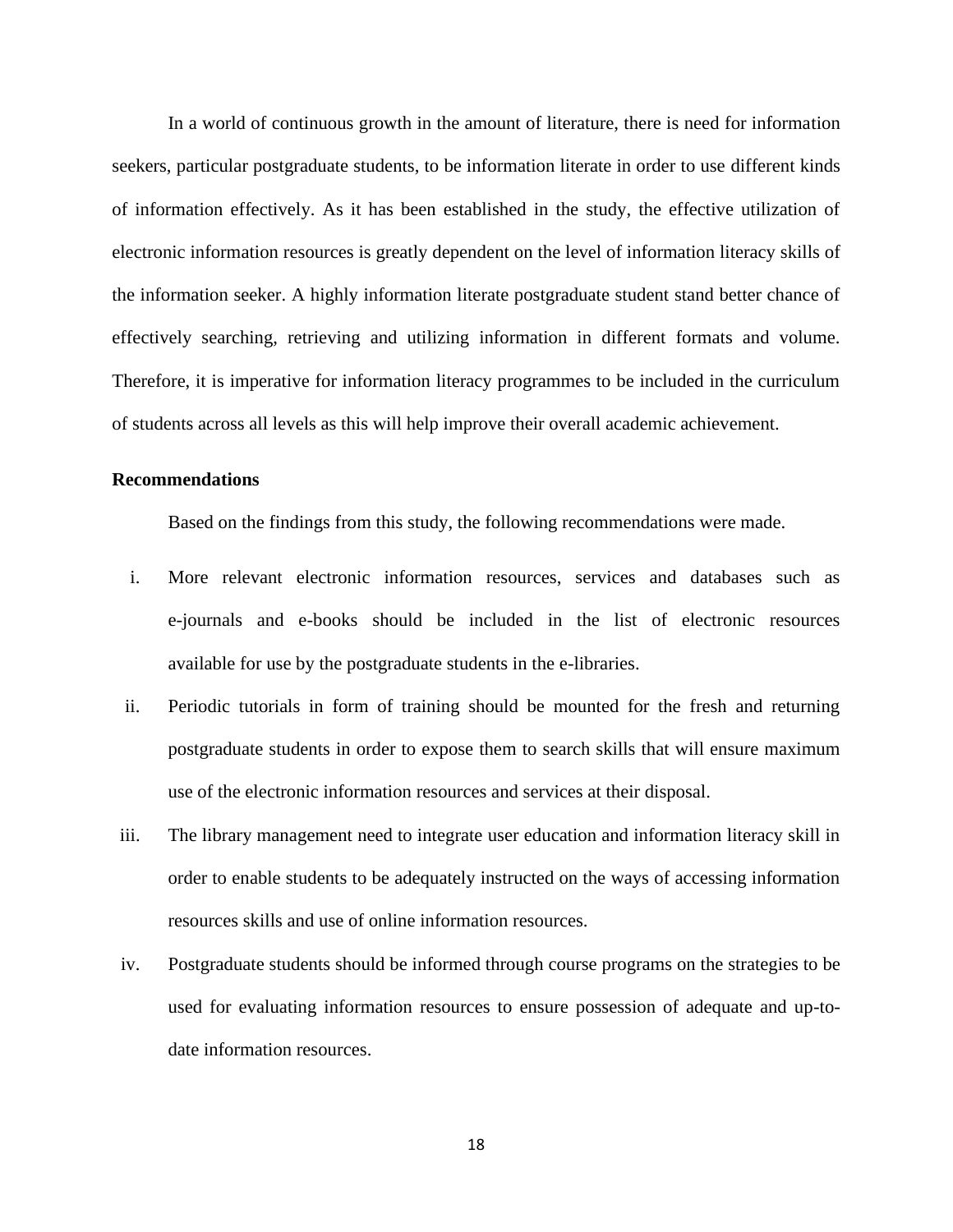v. The management of higher institutions libraries should as a matter of policy enforce that information literacy and its attendant skills be introduced into student's curriculum. This will ensure that the utilisation of electronic information resources will improve and students will be able to have access to a wide range of information resources that can be used to solve their various information needs.

#### **References**

- Abdulwahab, O.I., Amusan, B and Umma, D. D (.2009). Effects of information literacy on the use of E-library resources among students of the university of Ilorin, Kwara State, Nigeria. *Library Philosophy and Practice*, 2(2):2.
- Abinew, A.A. and Vuda, S. (2013) A case study of acceptance and use of electronic library services in universities based on SO-UTAUT model. *International Journal of Innovative Research in Computer and Communication Engineering, 1*(4): 903-910. Retrieved from: [http://ijircce.com/upload/2013/june/17\\_A%20Case%20Study.pdf](http://ijircce.com/upload/2013/june/17_A%20Case%20Study.pdf)
- Akpojotor, L. O. (2016). Awareness and usage of electronic information resources among postgraduate students of library and information science in southern Nigeria. *Library Philosophy and Practice (e-journal).* <http://digitalcommons.unl.edu/cgi/viewcontent.cgi?article=3876&context=libphilprac>
- Association of College and Research Libraries (ACRL). (2002*). Information Literacy Competency Standards for Higher Education. Chicago*: ACRL. <http://www.ala.org/acrl/ilcomstan.html> (Retrieved on 11th July 2003).
- Bashorun, M.T., Isah, A., and Adisa, M.Y (2011). User perception of electronic resources in university of Ilorin, Nigeria*. Journal of Emerging Trends in Computing and Information Sciences*, 2 (11): 557-562.
- Bola, O., O. and Ogunlade, O.O. (2012). Accessibility and Utilisation of Internet Service by Graduate Students in University of Lagos, Nigeria*. International Journal of Humanities and Social Science,* 2(17): 36p.
- Devi, T.S. and Devi K.S. (2005) Management of e-resources in the modern library information system: an outlook. URL: http://ir.inflibnet.ac.in/bitstream/1944/1409/1/49.pdf (Retrieved on 24th February 2015).
- Egberongbe, H. (2014). Use of Electronic Resources among Academics at the University of Karachi. *Library Philosophy and Practice*, 31(2): 325-335.
- [Igbinovia, M.O.,](https://www.emerald.com/insight/search?q=Magnus%20Osahon%20Igbinovia) [Okuonghae, O.](https://www.emerald.com/insight/search?q=Omorodion%20Okuonghae) and [Adebayo, J.O.](https://www.emerald.com/insight/search?q=John%20Oluwaseye%20Adebayo) (2021). Information literacy competence in curtailing fake news about the COVID-19 pandemic among undergraduates in